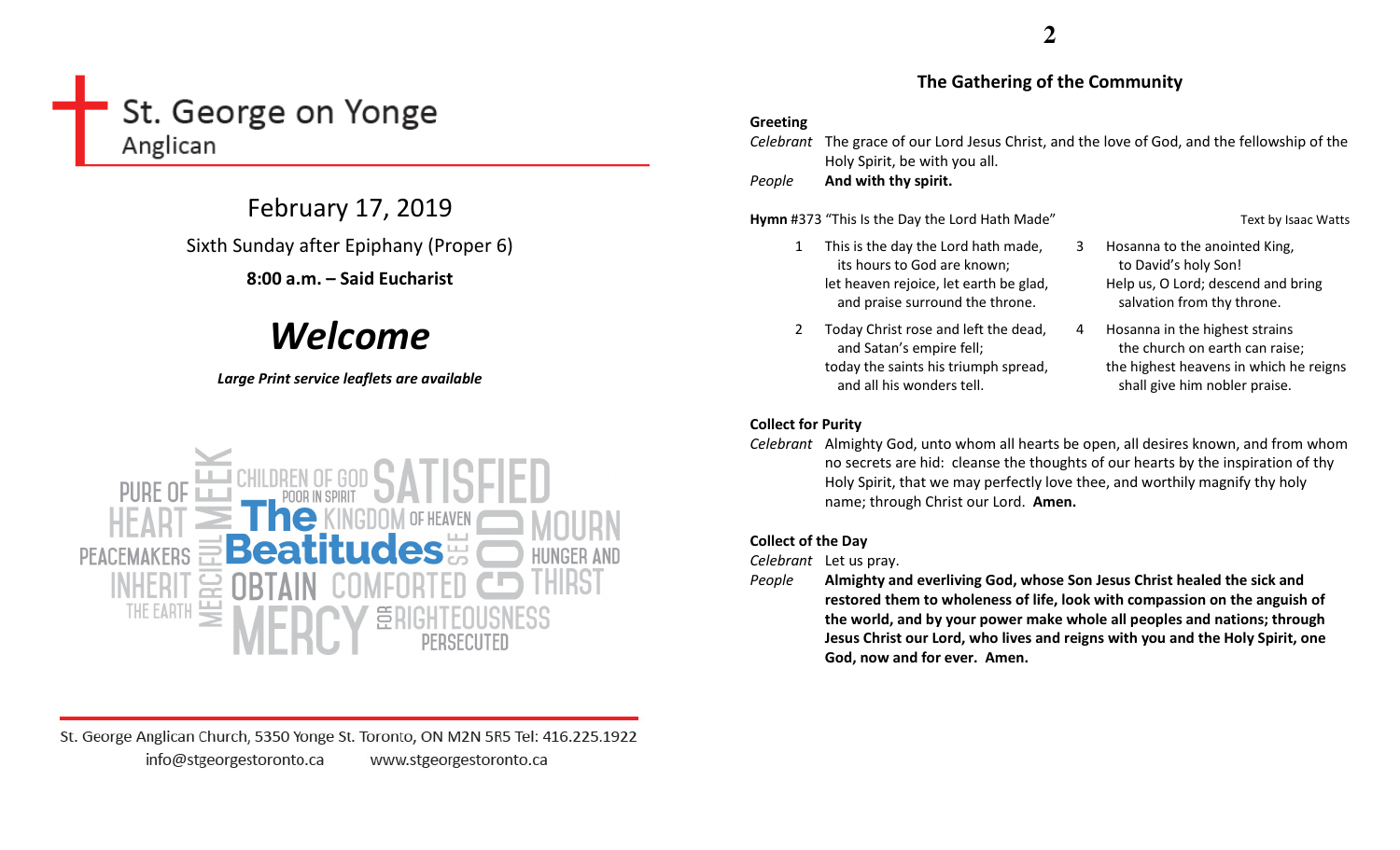#### The Proclamation of the Word

First Reading: Jeremiah 17:5–10

Reader A reading from the Book of Jeremiah.

 $<sup>5</sup>$  Thus says the Lord:</sup>

Cursed are those who trust in mere mortals and make mere flesh their strength,

whose hearts turn away from the Lord.

 $6$ They shall be like a shrub in the desert,

and shall not see when relief comes.

They shall live in the parched places of the wilderness, in an uninhabited salt land.

 $<sup>7</sup>$  Blessed are those who trust in the Lord,</sup> whose trust is the Lord.

 $^8$ They shall be like a tree planted by water, sending out its roots by the stream. It shall not fear when heat comes,

and its leaves shall stay green;

in the year of drought it is not anxious, and it does not cease to bear fruit.

 $9^9$ The heart is devious above all else: it is perverse—

who can understand it?

 $^{10}$ I the Lord test the mind and search the heart,

to give to all according to their ways, according to the fruit of their doings.

Reader The Word of the Lord. PeopleThanks be to God.

#### Psalm 1

1 Happy are they who have not walked in the counsel of the wicked, nor lingered in the way of sinners, nor sat in the seats of the scornful!

## **4**

- 2 Their delight is in the law of the Lord, and they meditate on his law day and night.
- 3 They are like trees planted by streams of water, bearing fruit in due season, with leaves that do not wither; everything they do shall prosper.
- 4 It is not so with the wicked; they are like chaff which the wind blows away.
- 5 Therefore the wicked shall not stand upright when judgement comes, nor the sinner in the council of the righteous.
- 6 For the Lord knows the way of the righteous, but the way of the wicked is doomed.

Giver of life, save us from the desert of faithlessness and nourish us with the living water of your word, that we may bring forth fruit that will last, in the name of Jesus Christ our Saviour. Amen.

Second Reading: I Corinthians 15:12–20

Reader A reading from the First Letter of Paul to the Corinthians.

 $12$  Now if Christ is proclaimed as raised from the dead, how can some of you say there is no resurrection of the dead?  $13$  If there is no resurrection of the dead, then Christ has not been raised;  $^{14}$  and if Christ has not been raised, then our proclamation has been in vain and your faith has been in vain.  $^{15}$  We are even found to be misrepresenting God, because we testified of God that he raised Christ—whom he did not raise if it is true that the dead are not raised.  $^{16}$  For if the dead are not raised, then Christ has not been raised.  $^{17}$  If Christ has not been raised, your faith is futile and you are still in your sins.  $^{18}$  Then those also who have died in Christ have perished.  $19$  If for this life only we have hoped in Christ, we are of all people most to be pitied.

 $^{20}$  But in fact Christ has been raised from the dead, the first fruits of those who have died.

Reader The Word of the Lord. PeopleThanks be to God.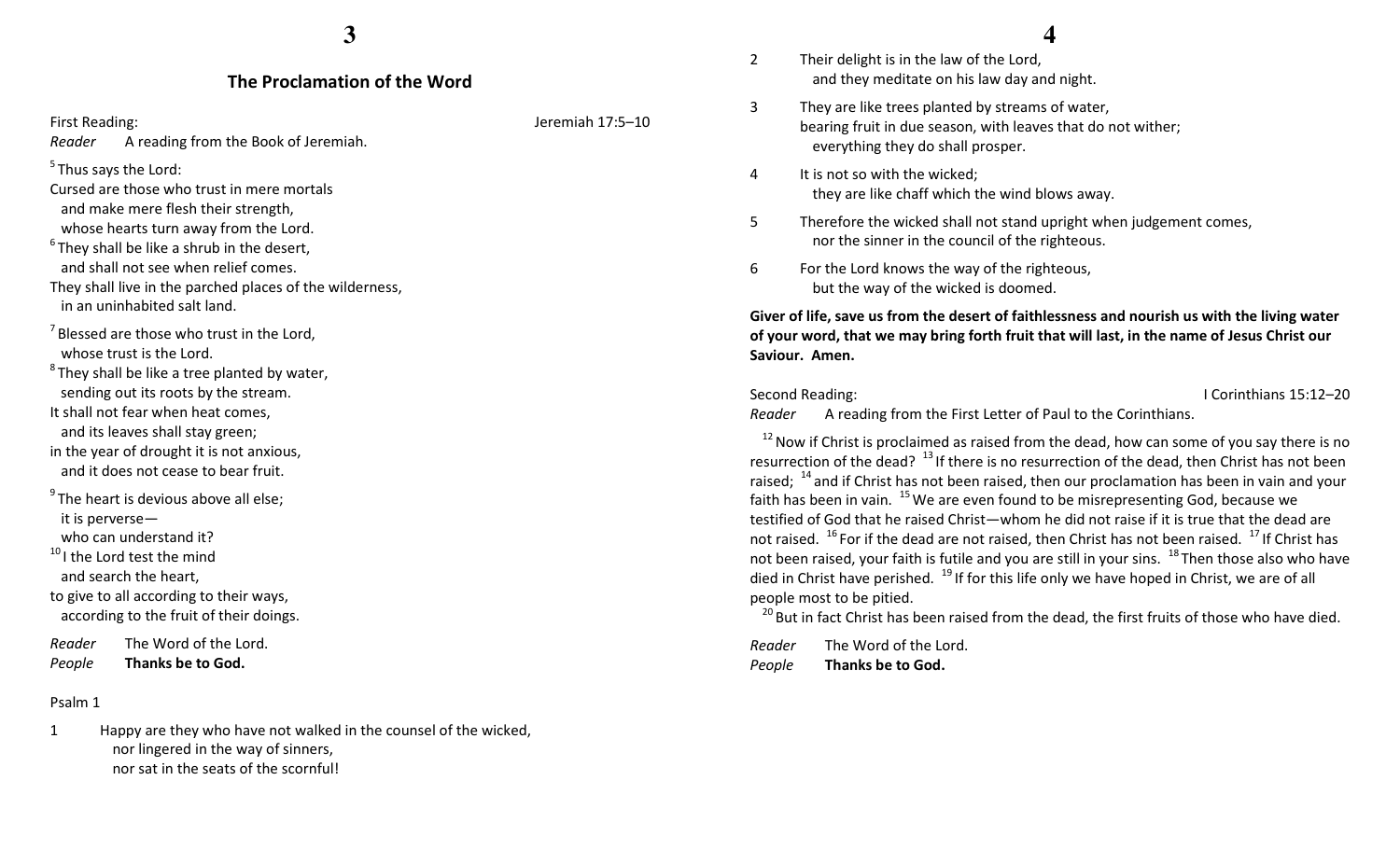Holy Gospel: Luke 6:17–26

Celebrant The Lord be with you.

PeopleAnd with thy spirit.

Celebrant The Holy Gospel of our Lord Jesus Christ according to Luke.

PeopleGlory be to thee, O Lord.

 $17$  [Jesus] came down with [the disciples] and stood on a level place, with a great crowd of his disciples and a great multitude of people from all Judea, Jerusalem, and the coast of Tyre and Sidon. <sup>18</sup>They had come to hear him and to be healed of their diseases; and those who were troubled with unclean spirits were cured.  $19$  And all in the crowd were trying to touch him, for power came out from him and healed all of them.

 $20$  Then he looked up at his disciples and said:

"Blessed are you who are poor,

for yours is the kingdom of God.

 $21$  "Blessed are you who are hungry now,

for you will be filled.

"Blessed are you who weep now,

for you will laugh.

 $22$  "Blessed are you when people hate you, and when they exclude you, revile you, and defame you on account of the Son of Man.  $^{23}$  Rejoice on that day and leap for joy, for surely your reward is great in heaven; for that is what their ancestors did to the prophets.

 $24$  "But woe to you who are rich,

for you have received your consolation.

<sup>25</sup> "Woe to you who are full now,

for you will be hungry.

"Woe to you who are laughing now,

for you will mourn and weep.

 $^{26}$  "Woe to you when all speak well of you, for that is what their ancestors did to the false prophets . . . "

Celebrant The Gospel of Christ. PeoplePraise be to thee, O Christ.

Sermon

A time for silent reflection is kept.

## The Nicene Creed

People

 I believe in one God, the Father almighty, maker of heaven and earth, and of all things visible and invisible;

And in one Lord Jesus Christ, the only-begotten Son of God, begotten of the Father before all worlds, God, of God; Light, of Light; very God, of very God; begotten, not made; being of one substance with the Father; through whom all things were made: who for us and for our salvation came down from heaven, and was incarnate by the Holy Ghost of the Virgin Mary, and was made man, and was crucified also for us under Pontius Pilate. He suffered and was buried, and the third day he rose again according to the scriptures, and ascended into heaven, and sitteth on the right hand of the Father. And he shall come again with glory to judge both the quick and the dead: whose kingdom shall have no end.

And I believe in the Holy Ghost, the Lord, the giver of life, who proceedeth from the Father and the Son, who with the Father and the Son together is worshipped and glorified, who spake by the prophets. And I believe one, holy, catholic, and apostolic Church. I acknowledge one baptism for the remission of sins. And I look for the resurrection of the dead, and the life of the world to come. Amen.

The Prayers of the People

## Confession and Absolution

Celebrant Let us humbly confess our sins to almighty God.

Silence is kept.

- People Almighty God, Father of our Lord Jesus Christ, Maker of all things and judge of all people: We acknowledge and confess our manifold sins and wickedness, Which we from time to time most grievously have committed, By thought, word and deed, Against thy divine majesty. We do earnestly repent, and are heartily sorry for these our misdoings. Have mercy upon us, most merciful Father; For thy Son our Lord Jesus Christ's sake, Forgive us all that is past; And grant that we may ever hereafter Serve and please thee In newness of life, To the honour and glory of thy name; Through Jesus Christ our Lord. Amen.
- Celebrant Almighty God, our heavenly Father, who of his great mercy hath promised forgiveness of sins to all them that with hearty repentance and true faith turn unto him: have mercy upon you; pardon and deliver you from all your sins; confirm and strengthen you in all goodness; and bring you to everlasting life; through Jesus Christ our Lord. Amen.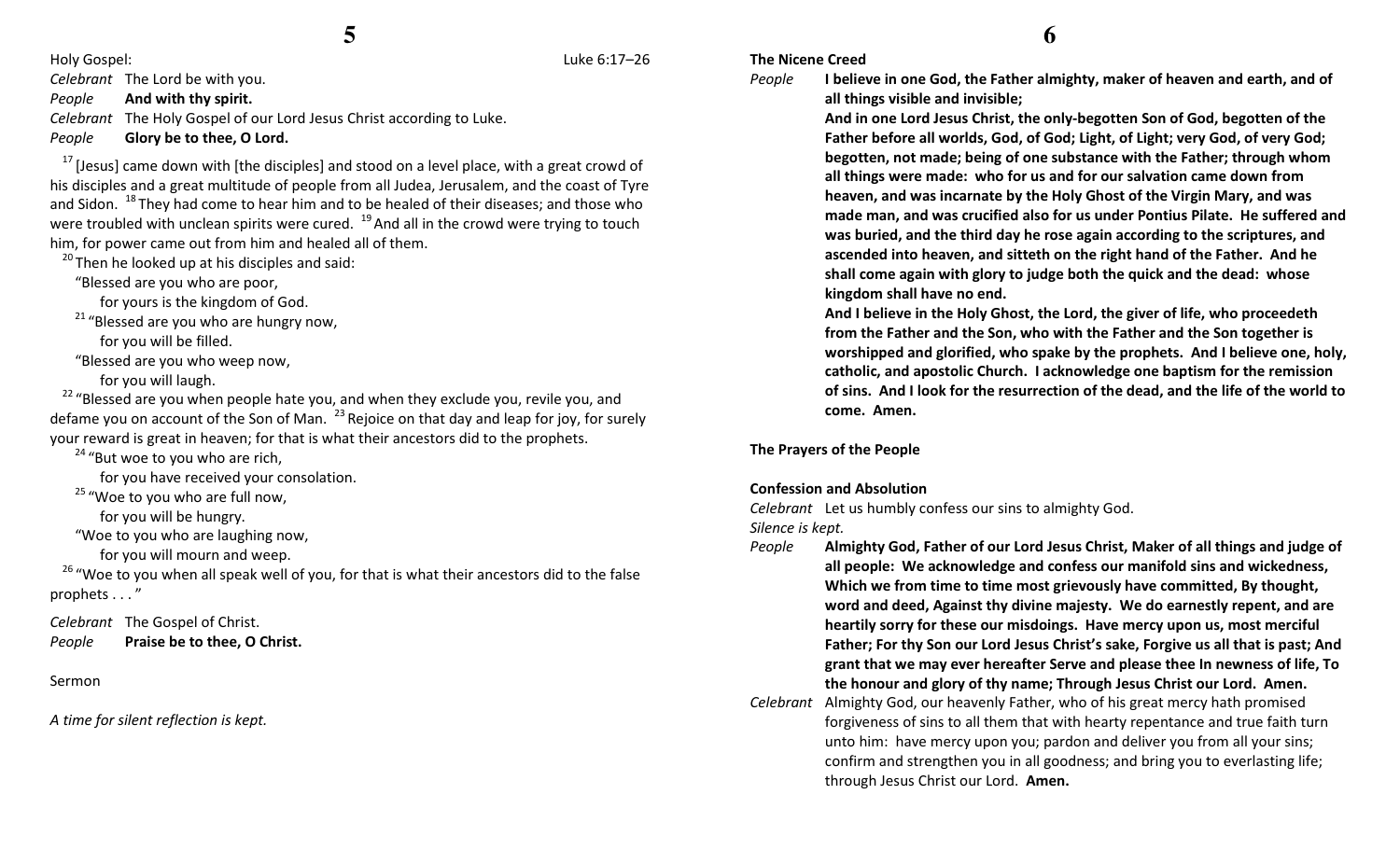#### The Peace

Celebrant The peace of the Lord be always with you. PeopleAnd with thy spirit.

## The Celebration of the Eucharist

#### The Prayer over the Gifts

Celebrant Let us pray.

People Eternal God, you are the strength of the weak and the comfort of sufferers, receive all we offer you this day; turn our sickness into health and our sorrow into joy. We ask this in the name of Jesus Christ the Lord. Amen.

#### The Great Thanksgiving

#### Eucharistic Prayer A

Proper Preface Epiphany

Celebrant The Lord be with you.

PeopleAnd with thy spirit.

Celebrant Lift up your hearts.

PeopleWe lift them up unto the Lord.

Celebrant Let us give thanks unto our Lord God.

PeopleIt is meet and right so to do.

Celebrant It is very meet, right, and our bounden duty, that we should at all times, and in all places, give thanks unto thee, O Lord, holy Father, almighty, everlasting God, creator and preserver of all things.

> Through Jesus Christ our Lord, who, in substance of our mortal flesh, manifested forth his glory, that he might bring us out of darkness into his own marvellous light.

Therefore with angels and archangels, and with all the company of heaven, we laud and magnify thy glorious name; evermore praising thee and saying:

People Holy, holy, holy, Lord God of Hosts, heaven and earth are full of thy glory. Glory be to thee, O Lord most high.

Blessed is he that cometh in the name of the Lord: Hosanna in the highest.

Celebrant Blessing and glory and thanksgiving be unto thee, almighty God, our heavenly Father, who of thy tender mercy didst give thine only Son Jesus Christ to take our nature upon him, and to suffer death upon the cross for our redemption; who made there, by his one oblation of himself once offered, a full, perfect, and sufficient sacrifice, oblation, and satisfaction, for the sins of the whole world;

 and did institute, and in his holy Gospel command us to continue, a perpetual memorial of that his precious death, until his coming again.

Hear us, O merciful Father, we most humbly beseech thee; and grant that we receiving these thy creatures of bread and wine, according to thy Son our Saviour Jesus Christ's holy institution, in remembrance of his death and passion, may be partakers of his most blessed body and blood;

who, in the same night that he was betrayed, took bread; and, when he had given thanks, he brake it; and gave it to his disciples, saying, "Take, eat; this is my body which is given for you: Do this in remembrance of me."

Likewise after supper he took the cup; and when he had given thanks, he gave it to them, saying, "Drink ye all, of this; for this is my blood of the new covenant, which is shed for you and for many for the remission of sins: Do this, as oft as ye shall drink it, in remembrance of me."

Wherefore, O Father, Lord of heaven and earth, we thy humble servants, with all thy holy Church, remembering the precious death of thy beloved Son, his mighty resurrection, and glorious ascension, and looking for his coming again in glory, do make before thee, in this sacrament of the holy bread of eternal life and the cup of everlasting salvation, the memorial which he hath commanded:

#### People We praise thee, we bless thee, we thank thee, and we pray to thee, Lord our God.

Celebrant And we entirely desire thy fatherly goodness mercifully to accept this our sacrifice of praise and thanksgiving, most humbly beseeching thee to grant, that by the merits and death of thy Son Jesus Christ, and through faith in his blood, we and all thy whole Church may obtain remission of our sins, and all other benefits of his passion; And we pray that by the power of thy Holy Spirit, all we who are partakers of this holy communion may be fulfilled with thy grace and heavenly benediction; through Jesus Christ our Lord, by whom and with whom, in the unity of the Holy Spirit, all honour and glory be unto thee, O Father Almighty, world without end. Amen.

#### The Lord's Prayer

Celebrant And now, as our Saviour Christ hath taught us, we are bold to say:

People Our Father, who art in heaven, hallowed be thy name, thy kingdom come, thy will be done, on earth as it is in heaven. Give us this day our daily bread. And forgive us our trespasses, as we forgive those who trespass against us. And lead us not into temptation, but deliver us from evil. For thine is the kingdom, the power, and the glory, for ever and ever. Amen.